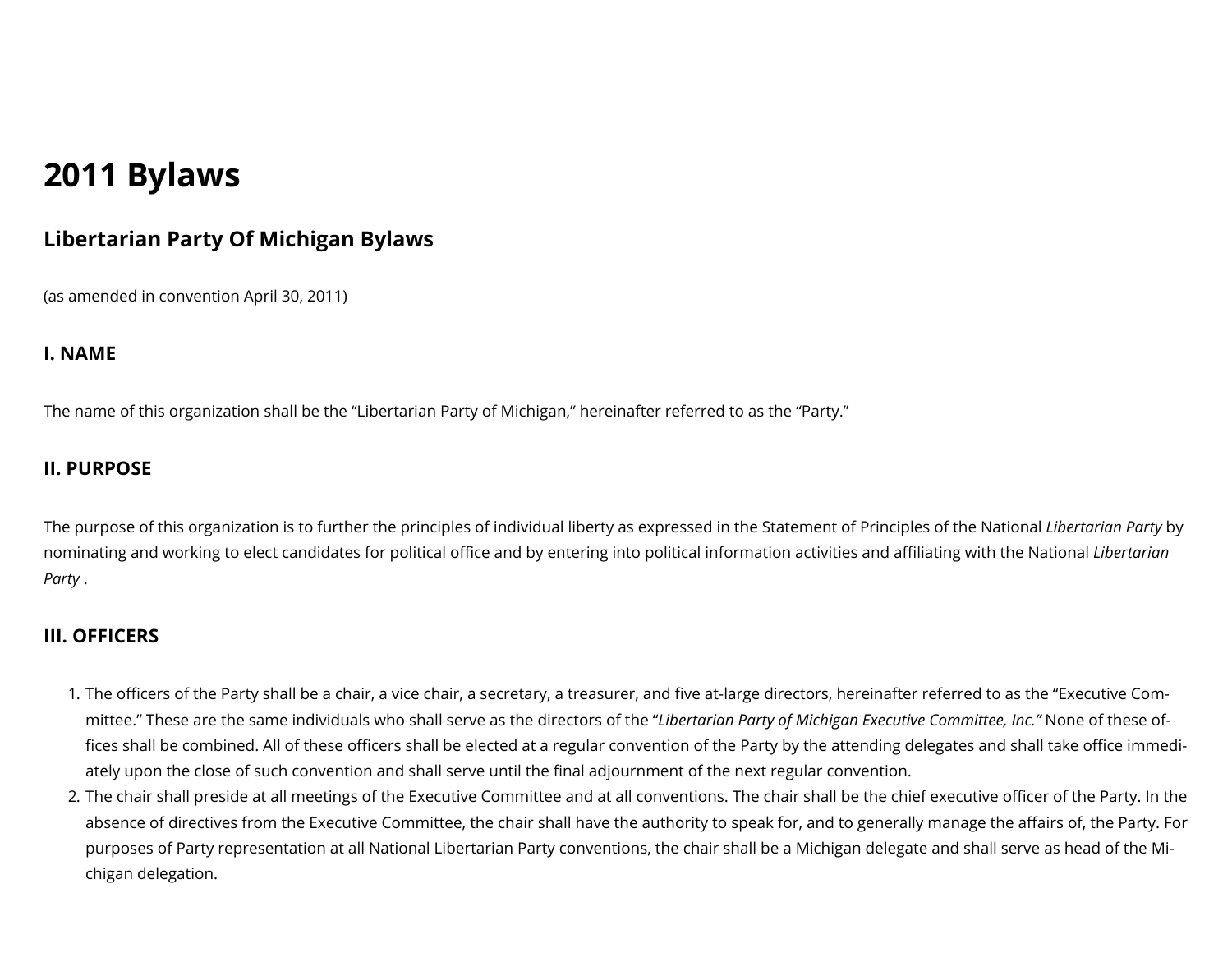- 3. The vice chair shall act as assistant to the chair and shall perform the duties of the chair if the chair is unable to perform those duties. The vice chair shall also act as "affiliates director" helping affiliates organize, forming new affiliates, helping student groups organize and forming new student groups. The vice chair shall also be responsible for organizing seminars to make certain that affiliate officers have the information necessary to work effectively with the LPM.
- 4. The secretary shall be the recording officer of the Party. Excepting the Party newsletter, the secretary shall be responsible for all regular communications within the Party and between the Party and outside individuals, groups, and organizations.
- 5. The treasurer shall receive, expend, and account for the funds of the Party under the supervision and direction of the Executive Committee.
- 6. The members of the Executive Committee shall meet in such times and places as they shall determine and shall govern all the affairs of the Party.
- 7. Members of the Executive Committee who miss three consecutive meetings of the Executive Committee or fails to perform their fiduciary duties may be removed from the Executive Committee and replaced by a two-thirds vote at a regular meeting of the Executive Committee or a majority vote at convention following a motion for a vote of no confidence. All Executive Committee members must be notified of the intent to removal at least 14 days prior to the meeting. If the chair is so removed, the vice chair shall assume the chair and a new vice chair elected.
- 8. All officers of the Party must be current members of the Party. An officer whose membership lapses must renew at the next meeting after written notice or be removed at that meeting.
- 9. There shall be a standing legislative committee to monitor, report on, and advocate for legislation on behalf of the Libertarian Party.

#### **IV. LOCAL PARTY ORGANIZATIONS**

- 1. Party members may form organizations entitled to be known as the "Libertarian Party" of their respective areas.
- 2. The Executive Committee shall charter affiliate parties from those organizations requesting such status. A copy of the petitioning organization's proposed operating rules shall be submitted with the petition. No organization shall be so chartered which does not ratify the Statement of Principles of the Party. The Executive Committee can arbitrate disputes between affiliates.
- 3. The autonomy of the affiliate Parties shall not be abridged by the Executive Committee, or any other committee of the Party, except as provided herein.
- 4. The Executive Committee shall have the authority to suspend affiliate party status from any organization by a two thirds vote. Such suspension is subject to written appeal within thirty days of notification. Failure to appeal shall be construed as an act of secession by the affiliate party. The Executive Committee shall not suspend any affiliate party within a period of three months prior to a state Party convention.
- 5. The appeal of the affiliate party is to be directed to the Judicial Committee of the Party. Written arguments shall be sent to the Judicial Committee by representatives of the Executive Committee urging revocation and by representatives of the affiliate party opposing revocation. The Judicial Committee shall rule to either revoke the charter of the affiliate party or to reinstate the charter within thirty days of receiving the arguments and no later than thirty days prior to a State Party convention. Should the Judicial Committee fail to rule timely, the affiliate party shall be automatically reinstated with all rights and privileges pertaining thereto. The affiliate party may appeal the ruling of the Judiciary Committee to the Judicial Committee of the National Libertarian Party following the above procedure.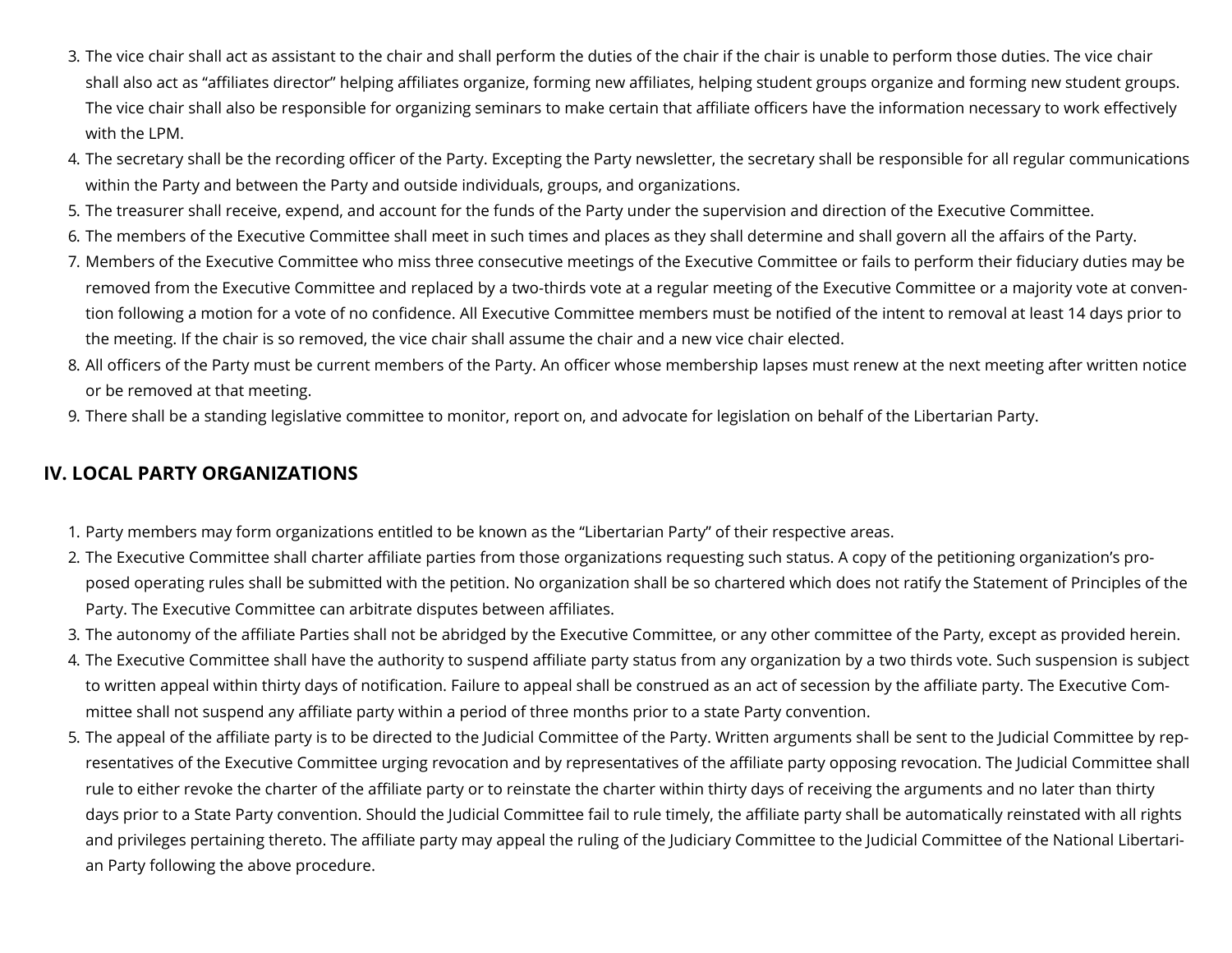# **V. JUDICIAL COMMITTEE**

- 1. The judicial power of the Party shall be vested in a Judicial Committee composed of three Party members. No member of the Executive Committee may be a member of the Judicial Committee.
- 2. The Judicial Committee shall decide cases involving alleged violations of these bylaws or resolutions.

## **VI. CONVENTIONS**

- 1. The Party shall hold an annual convention each odd-numbered year between April 1 and July 31, performing such business as required herein. During even-numbered years, the Party shall hold an annual convention after the filing deadline for candidates to appear on Michigan's primary ballot.
- 2. The Party shall hold a convention within 45 days upon the call of the Executive Committee or when petitions are submitted by 10% of the current membership.
- 3. All members of the Party who attend and register at a convention shall be delegates, unless the Party shall receive major party status. In the latter event, new bylaws shall be enacted by a special convention to convene within 90 days of such time as an LPM statewide candidate receives sufficient votes to gain major party status.
- 4. A majority shall rule at the convention except for the platform and resolutions of the Party which shall require a two thirds vote of those present, or as otherwise required by these bylaws.
- 5. The Executive Committee shall have supervision and management of all conventions.
- 6. The officers of each convention shall be the officers of the Party.
- 7. A person who has never been a member of the Libertarian Party of Michigan must become a member at least 30 days prior to a State convention before being allowed to vote at that convention.

## **VII. NOMINATION OF CANDIDATES**

- 1. Nomination of candidates for public office shall be made only at a convention during the election year. No candidate may be nominated for an office for which he/she is legally ineligible to serve.
- 2. Delegates to the National Convention shall be elected at the State Convention by nominations from the floor if the state convention is held prior to the national convention. If held later, election of delegates may be by affiliate caucus. In either case, delegates may be appointed by the Executive Committee if the allotted quota is not met. Rules governing delegate procedures shall be determined by action of the Convention or, in the absence of directives from the Convention, by the Executive Committee.
- 3. The Party's nominee for each office shall be chosen by a majority vote of the delegates in attendance at the time of voting. If no candidate has a majority, the candidate with the least number of votes shall be struck from the next vote until one candidate receives a majority.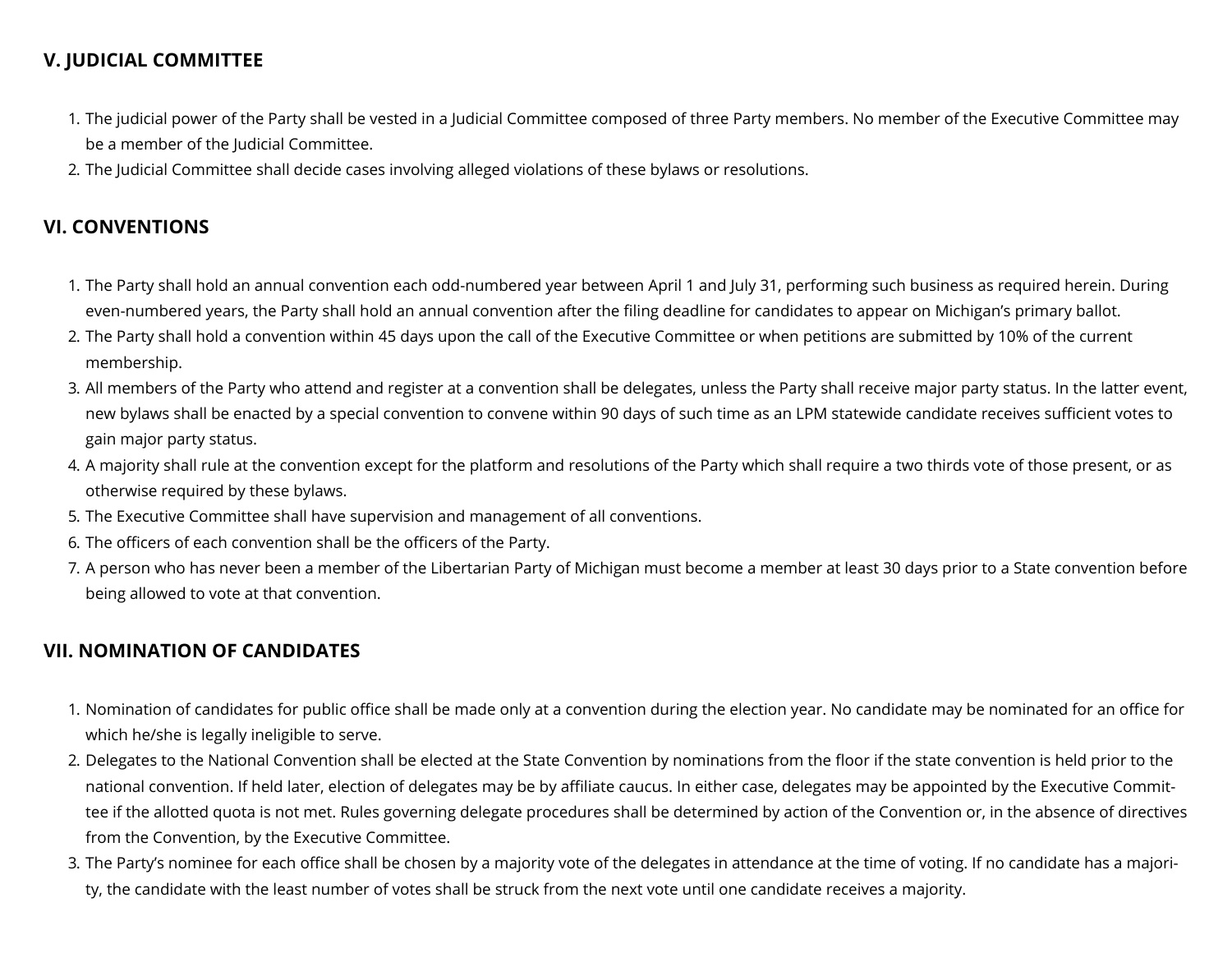- 4. All votes for candidates for public or Party office shall always include "None of the Above."
- 5. Votes cast for "None of the Above" in voting on the Party's nominees for public office or the Party officers shall be considered valid. Should a majority of the votes be cast for "None of the Above" in voting for a public office, no candidate shall be nominated for that office. Should "None of the Above" be selected for any Party office, that position shall be declared vacant and none of the losing candidates for that position may be selected to fill the vacancy for the term of office.

#### **VIII. MEMBERSHIP**

Membership shall be granted to any person who affirms the Statement of Principles and whose dues are current.

#### **IX. FISCAL YEAR**

The fiscal year of the Party shall end December 31.

## **X. PARLIAMENTARY AUTHORITY**

Robert's Rules of Order Newly Revised shall be the parliamentary authority for all matters of procedure not specifically covered by the bylaws or convention rules of the Party.

## **XI. AMENDMENTS**

These bylaws may be amended by a two thirds vote of the delegates present at a convention occurring in an odd-numbered year only.

## **XII. EFFECT**

These bylaws shall take effect immediately upon adoption.